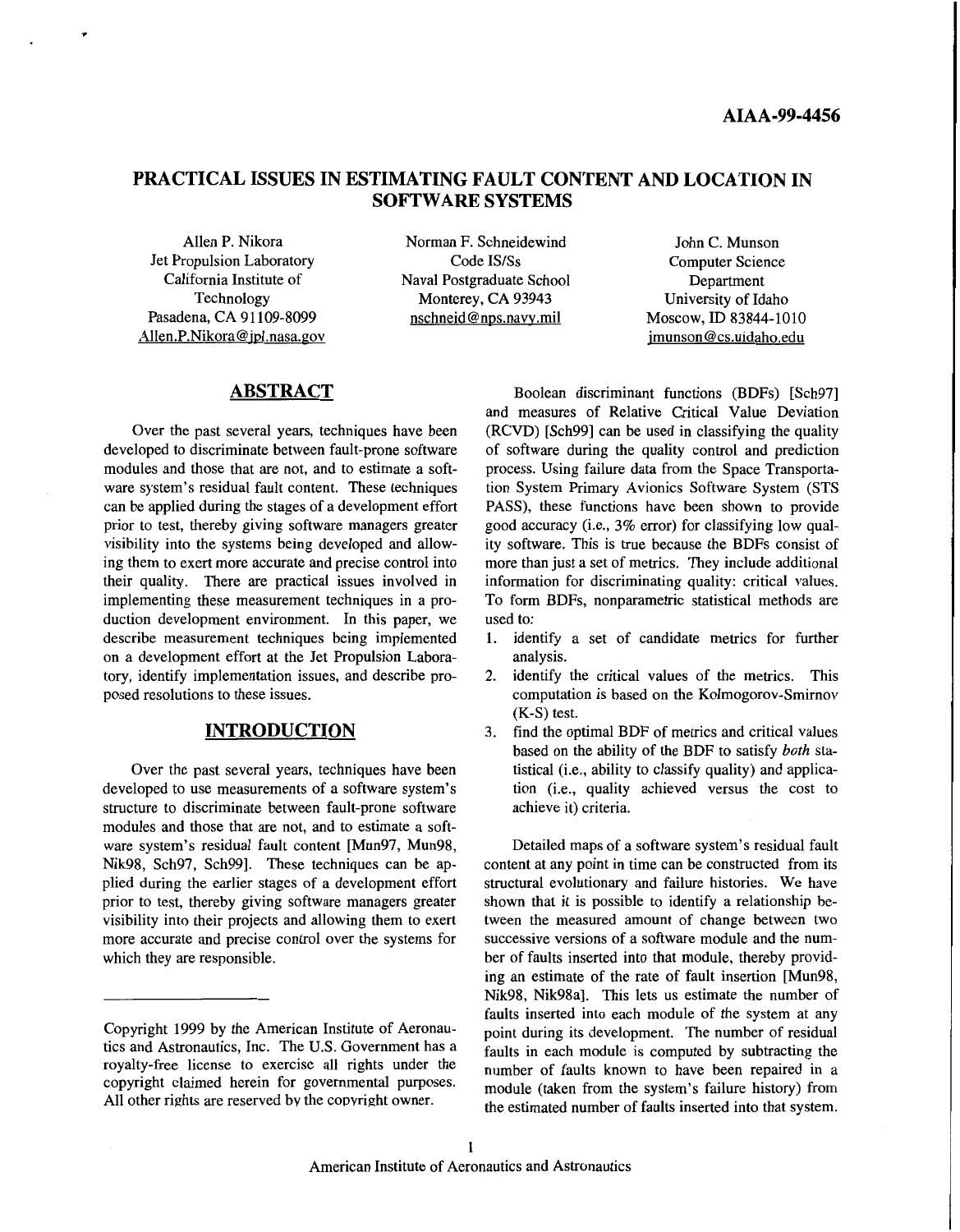Software managers can use this information to more accurately prioritize those modules to which fault identification and repair resources should be applied, thereby making the most effective use of limited resources.

Although our previous work has involved only the implementation phase, these methods can make use of software structural methods available prior to implementation, thereby allowing faulty modules to be identified early development phases. This is especially appealing since it has been repeatedly demonstrated that removing faults during the latter phases of a software development effort can be one or two orders of magnitudes more costly than removing those same faults during earlier development phases [Boe81]. There are practical issues that must be addressed prior to implementing these methods on a software development effort. These involve:

- Measuring workproducts such as specifications and designs, which are often expressed in a mixture of formal and informal notations, and may not be easily measurable.
- Devising accurate, consistent, and practical methods of tracing discovered faults back to the point at which they originally inserted into the system. This is required in order to develop models relating the fault insertion rate to measurements of a system's structural evolution.

To resolve the first issue, we are currently investigating methods of translating the outputs of some of the more popular tools for diagramatically representing a system's behavior (i.e., statecharts) into forms that can easily be measured. With respect to the second issue, we are refining an ad-hoc taxonomy developed as part of our initial work and determining how it might be formalized. In the remainder of this paper, we briefly discuss the management techniques we are working to implement on the Mission Data System (MDS), a software development project at JPL which will produce the next generation of planetary exploration flight and ground software, discuss in more detail the practical issues associated with these techniques, and describe methods being considered for their resolution.

### **IDENTIFYING FAULT-PRONE SOFTWARE COMPONENTS**

Measurements of a software system's structure can be used to discriminate between fault-prone modules and those that are not fault prone. During development, structural measurements of the system are taken and used to construct BDFs and the RCVD metrics. A BDF is a Boolean function consisting of AND and OR operators, module metric values, and metric critical values that is used to classify the quality of software [Sch99]. A metric critical value is a value in the range of the metric, estimated by using the inverse of the Kolmogorov-Smirnov distance that provides a threshold between two levels (e.g., high and low) of the quality of the software.

In forming BDFs, it is important to perform a marginal analysis when making a decision about how many metrics to include. If many metrics are added at once to the set, the contribution of individual metrics is obscured. Also, the marginal analysis provides an effective rule for deciding when to stop adding metrics. If certain metrics are dominant in their effects on classifying quality, additional metrics are not needed to accurately classify quality. Related to this property of *dominance* is the property of *concordance,* which is the degree to which a set of metrics produces the same result in classifying software quality. A high value of *concordance* implies that additional metrics will not make a significant contribution to accurately classifying quality; hence, these metrics are redundant.

Note that the BDF provides only an accept/reject decision on a component's quality. The RCVD, which measures the extent to which a measurement deviates from its critical value, further indicates the extent to which a component's quality is above or below an acceptable level.

Taking the structural measurements necessary to form BDFs and compute the RCVD is a straightforward matter. Commercial measurement tools are readily available, and these can be easily integrated into modern configuration management tools, such as CCC Harvest or ClearCase, to make the measurements without requiring any extra effort on the part of the developers. In selecting the measurement tool and setting up the measurement process, the following decisions need to be made:

- *0* At what point are the measurements to be made (e.g., at the completion of a specified build, at regular intervals)?
- What structural measurements will be taken? Table *2* in [Sch99] can be used as a guideline for selecting appropriate measurements. Whatever tool is selected should clearly identify how the measurements are taken.

The more difficult aspect is counting the number of problem reports associated with each component so that critical values for the BDFs may be computed. Our experience indicates that the most effective way of gathering this information is to choose a problem reporting system that integrates with the configuration management system. Links are established between each problem report and the components that are modi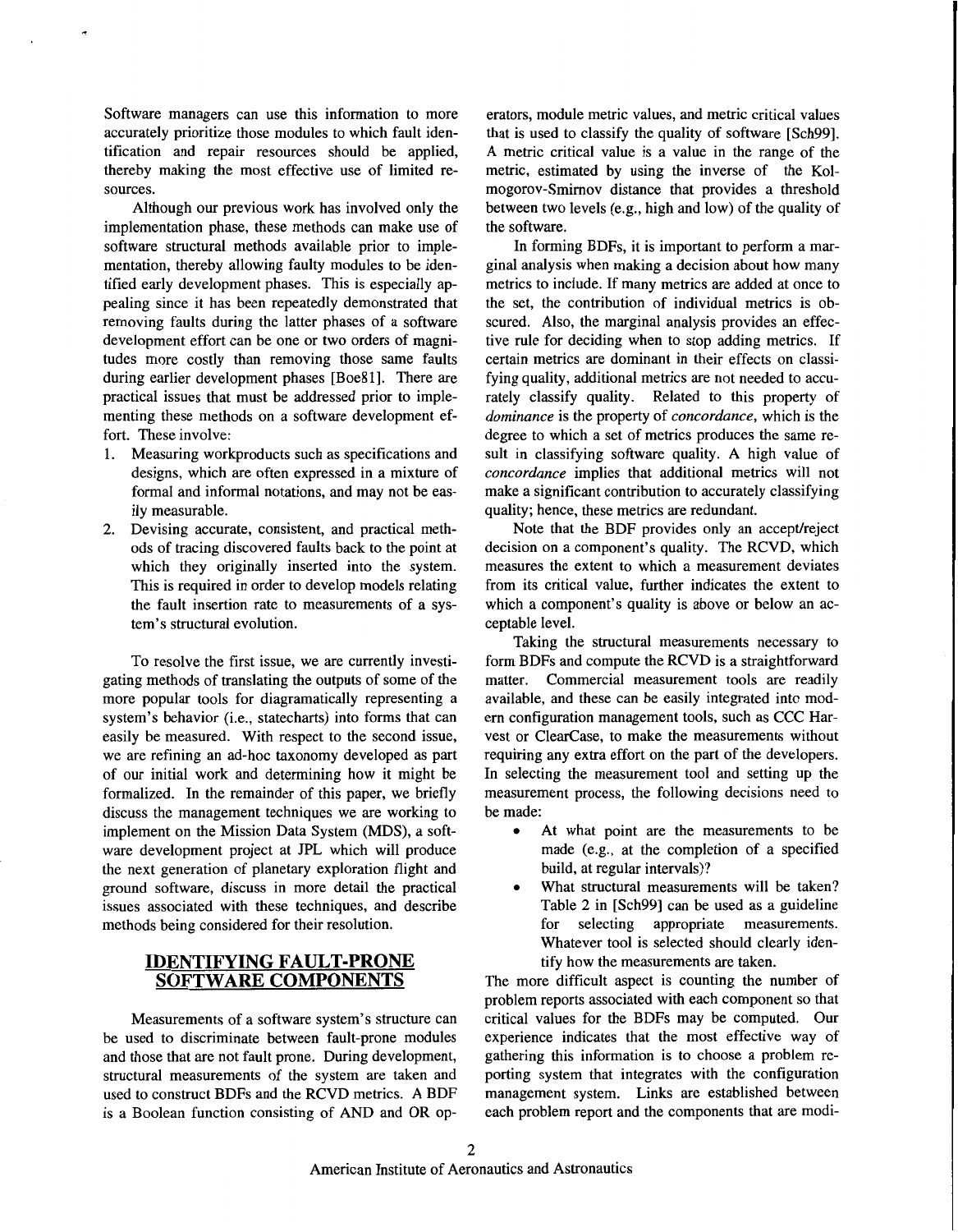fied in response to that problem report. Relating problem reports to software components then becomes a simple matter of querying the problem report database. We are currently working to implement such a measurement system for the MDS, the flight and ground software being developed at JPL for the next generation of planetary exploration spacecraft.

In principal, BDFs and RCVD can be extended to<br>elopment activities prior to implementation. If development activities prior to implementation. structural information about specification or design artifacts is available, and if technical reviews such as Fagan inspections [Fag76] are regularly held to identify faults in the workproducts, then BDFs can be formed and RCVD values computed. While there is an abundance of tools for measuring source code during the implementation phase, we have found it significantly more difficult to measure artifacts produced in earlier development phases. In many development efforts, we have observed that the syntax of the notations used in producing designs and specifications is not as welldefined as that of the source code, making it difficult to define a complete or consistent set of measurements. In many cases, designs and specifications are specified in a mixture of natural language and other informal or semi-formal notations. This compounds the problem by introducing the possibility of incompatibilities between the notations.

To resolve the measurement problem, we are working in cooperation with the MDS to devise methods of measuring UML diagrams. Current MDS plans call for producing specifications and designs in the form of UML diagrams such as use cases, scenarios, class diagrams, and statecharts. Unfortunately, currently available UML tools do not provide structural measurements of the models they produce. However, there are ways of translating some of the output of these tools into forms that can be easily measured. For instance, the MOCES tool [Mik97] can be used to translate suitably-constrained statecharts produced by Statemate into the Promela modeling language used by the Spin model-checker [Ho197]. It is then a relatively straightforward matter to design and implement a structural analyzer to measure the statechart's Promela equivalent. We are investigating the practicality of doing this type of measurement in the MDS environment.

# **ESTIMATING FAULT INSERTION RATES AND FAULT CONTENT**

Our previous work indicates that there is a strong relationship between measurements of a system's structural evolution and the rate at which faults are inserted during development [Nik98, Nik98al. During implementation, these measurements can be taken at the level of individual modules (i.e., methods, functions). These measurements act as a fault surrogate  $-$  they are strongly related to the system's fault content, and they aggregate in the same manner as fault counts of individual modules aggregate into a total fault count for the system.

Using only measures of structural evolution, it is possible to estimate the proportional fault burden of a module at any point during its development. If the total amount of change that module *i* has undergone with respect to a baseline *B* is given by  $x_i^B$ , then its proportional fault burden  $d_i^B$  is given by:

$$
d_i^B = x_i^B \bigg/ \sum_{i=1}^N x_i^B \qquad (1)
$$

where *N* is the number of modules comprising the system. This quantity can be compared to each module's proportion of faults discovered during test,  $g_i^{\phi}$ . Comparisons of  $d_i^B$  and  $g_i^B$  can be made to identify those modules to which additional fault identification resources should be allocated: If  $d_i^B$  is greater than  $g_i^B$ , then additional resources should be allocated to module *i.* Conversely, if  $g_i^B$  is greater than  $d_i^B$ , then too many resources have already been allocated to module *i,* and no further fault identification effort is required until  $d_i^b$ becomes equal or greater to  $d_i^B$ .

Once repaired, faults can be identified and traced back to the point at which they were first inserted into the system. This information can be used to construct a regression model relating the number of faults inserted per unit of structural change [Nik98a]. The number of faults inserted into the system at the module level can then be estimated, as can the residual fault content of each module. The modules with the largest estimated residual fault content can be identified, and allocated fault identification and repair resources proportional to their residual fault content.

The structural evolution of the software at the module level can be measured transparently to the developers. Modern configuration management tools make it straightforward matter to make structural measurements as part of checking a change package into the repository. These tools can be set up to start the measurement tool each time a developer checks a source file back into the repository, thereby making it unnecessary for the developer to perform any extra work related to measurement. The measurement history is automatically recorded, ready for the use by the test and quality assurance staff. We are currently working with MDS to integrate a measurement tool we have developed for this purpose, EMA, with the MDS configuration management system.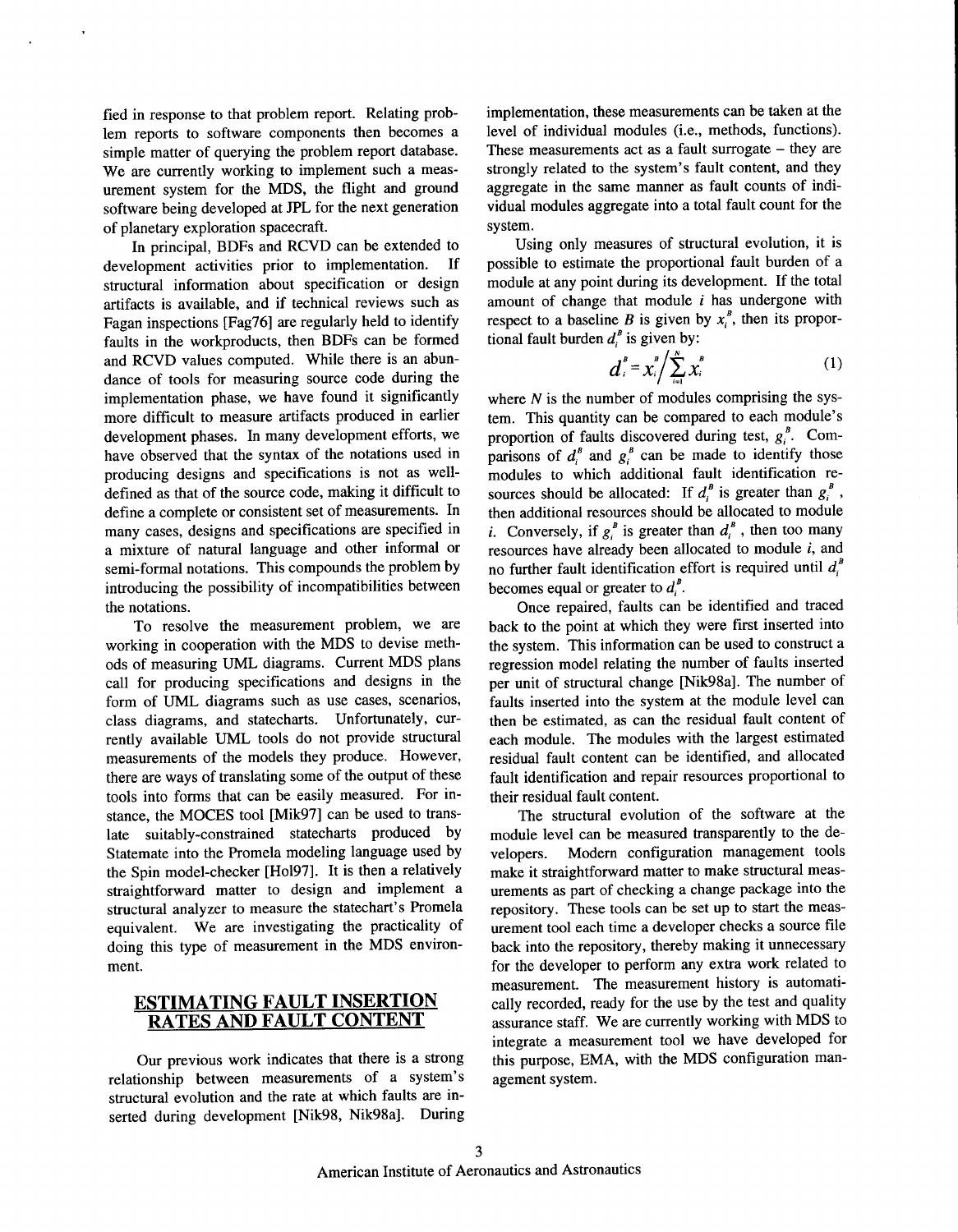Tracing faults back to their point of origin is somewhat more complicated. Ideally, a problem report would identify each fault repaired in response to the reported failure, but we have found that this is not done for almost of the software development efforts we have studied. However, most development efforts require that the source code files that were changed in response to a reported failure be identified. It therefore becomes necessary to examine the changes made in response to a reported failure to identify the faults that have been repaired. We have developed a set of fault counting and identification rules to help analysts in this activity [Nik98]. Once the faults have been identified, it is necessary to find the point at which they were first inserted into the source code, so that the relationship between the amount of structural change made to the system and the number of faults inserted can be established. This means searching all previous versions of a module prior to the point at which the fault was corrected. Unfortunately, this is largely a manual technique at this point. As part of our future work, we hope to formalize the fault counting and identification rules we have developed. We hope to develop a search tool which analysts could use to automate searches of all previous revisions of a module.

In identifying and counting faults, it is necessary to separate changes due to fault repair from those made due to change requests. We are developing a problem resolution process for the MDS that would give priority to fault repair. Before modifying or enhancing a component, developers should first repair known faults in a component and submit the repaired component to the repository. Developers would then check out the repaired component to which enhancements or other modifications could be made. In addition to reducing a source of noise in the measurements, it is a matter of good engineering practice to repair a component containing known faults before attempting to enhance it.

### **MEASURING TEST EFFICIENCY**

Our recent work has also shown that test efficiency can be measured by comparing an ideal execution profile to the actual profile observed while executing the software during test [Mun97, Mun98, Nik98a]. The ideal execution profile is constructed from a detailed history of the software's structural evolution during its development. Since these measurements have been shown to be strongly related to the rate at which faults are inserted into the software system during its development, each module should then be tested according to the amount of change it has undergone since the last time it was tested. Suppose that a system about to enter test consists of a set of modules **A,** and that the cumu-

lative amount of change that has been made to all the modules in A since the last round of testing is **X.** If a particular module a has incurred a total amount of change x since the last round of testing occurred, the proportion of time that should be spent executing module a is x/X. This ideal profile can then be quantitatively compared with the profile observed during test. The testing staff can then:

- Calculate a numerical value for the effectiveness of the test procedure(s).
- Identify those modules that were insufficiently tested, and the extent to which they were insufficiently tested.
- Identify those modules in which too much execution time was spent during test, and by how much the ideal execution time was exceeded.

The structural evolution of the source code is measured as described above. Measuring the execution profile may be somewhat more invasive, in that the software needs to be monitored during execution. The ideal way of accomplishing this is to design the necessary instrumentation into the software. However, this requires some effort to design and implement the software. Traditionally, software development efforts have not seen any benefit to devoting scarce resources to a capability that is not seen to directly affect the system's functionality. Another way of accomplishing this is to compile the software with instrumentation that will record the transitions from module to module during execution. Comparatively little effort is required to link the instrumentation package into the software system. However, the instrumentation may alter the software's behavior. This is particularly true in real time systems, for which changes in timing relationships may alter the system's behavior in unpredictable ways.

A third way of observing a system's execution profile is to build the necessary instrumentation into the testbed on which the system is run during the various testing phases. This is attractive for the following reasons:

- There is no need to link an instrumentation pack- $\bullet$ age into the software. The system's timing relationships will not be affected.
- Depending on the nature of the testbed, it may be possible to capture more extensive information about the system's behavior during execution than would be possible with either of the other two methods. There is a limit to how much information may be extracted from a system using built-in or linked-in instrumentation before its behavior starts to be adversely affected. However, if the instrumentation is implemented on the testbed, it **is** the testbed's rather than the system's performance that is affected. Even if the instrumentation places a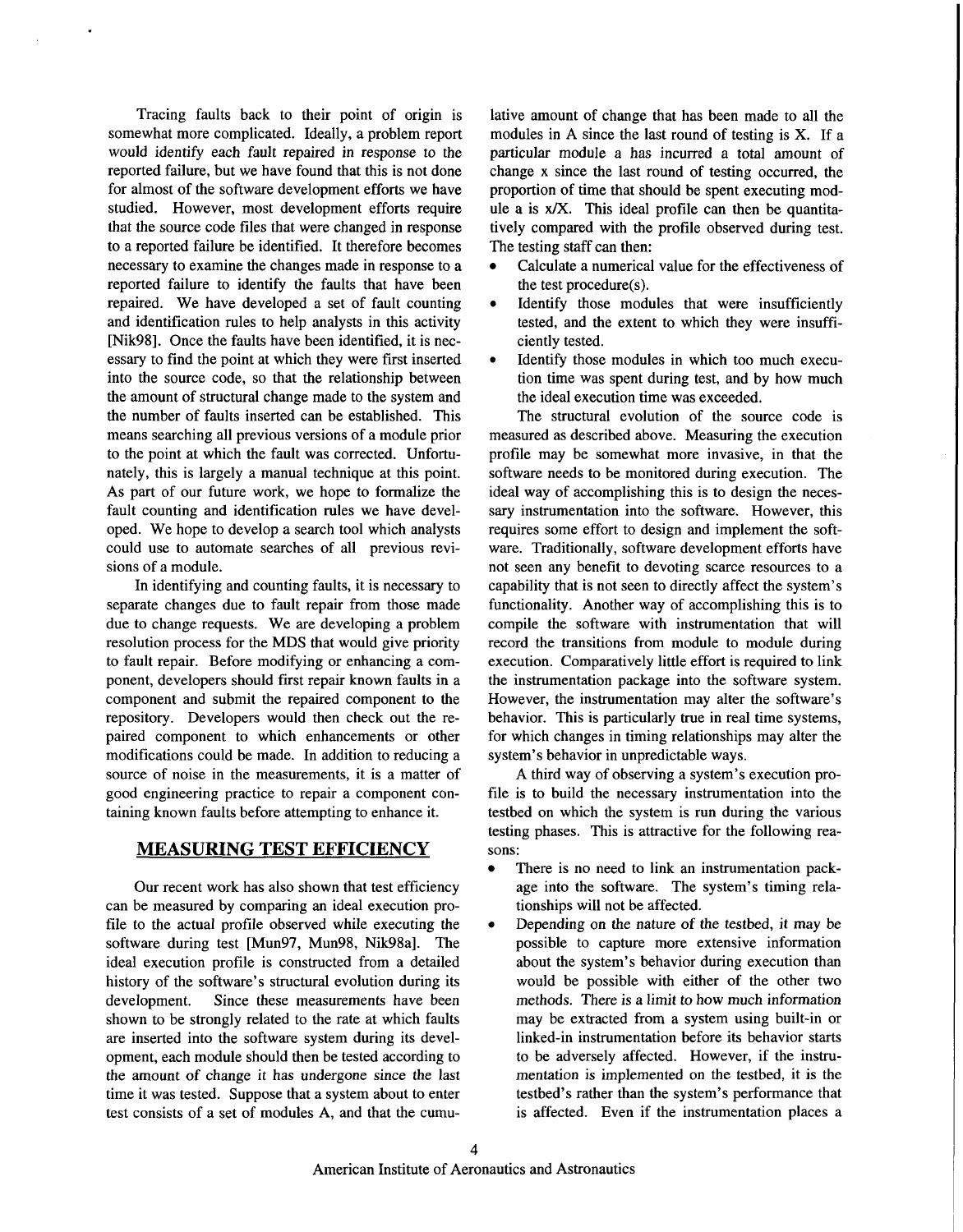relatively high load on the testbed, the system under test will behave in the same fashion as if the instrumentation placed a small load on the testbed.

If the testbed is designed to be used for multiple missions, the instrumentation becomes part of the multimission capability. It is easier to use a capability that is already available rather than rebuilding it for each new mission.

We are working to implement this trace capability on the bit-level simulator that will be produced as part of the test environment for the MDS. We believe that only the following requirements need to be levied on the simulator to implement this capability:

- During execution, the simulator shall log to a userspecified file the following information each time control is passed from module to module:
	- The address to which control is transferred.
	- The time at which control is transferred. NOTE: Time may be expressed in terms other than seconds or fractions of seconds - it would be perfectly satisfactory to express elapsed time during a test as the cumulative number of (simulated) **CPU** clock cycles, for instance.
- Users shall be able to select whether or not they want to log an execution profile prior to starting a test.

Of course, there will be constraints on the size of the log file that can be produced, which will require decisions on the following matters:

- Should the user be allowed to specify the maximum size of the log file prior to a test run, and how should that size be specified (e.g., size in bytes, size in number of transitions, amount of execution time to be recorded)? What should be the simulator's response if the desired file size is too large?
- Should there be manual capabilities to start and stop logging?
- Once the log file becomes full, should logging stop, or continue at the beginning of the file? Should the user be given a choice?

There will also be issues relating to the performance of the simulator that will need to be addressed. Although a large instrumentation load on the simulator will not affect the behavior of the system under test, it may affect the amount of time that it takes to execute a test. In a real development effort, there will always be pressure to adhere to the schedule, and if the instrumentation produces delays in completing tests, there will be pressure to avoid using it.

Irrespective of the programming language chosen, we believe that this will be a relatively simple capability to implement in a bit-level simulator. This is because we will be working at low level of abstraction by trapping the small, well-defined set of instruction(s) that are used to transfer control between modules, rather than attempting to identify such transfers at a higher level of abstraction.

Finally, note that none of the analysis capabilities are to be implemented in the simulator. If the log file is available to members of the test and quality assurance staff, analysis of the results can be done in non-real time.

### **ESTIMATING RISK OF EXPOSURE TO RESIDUAL FAULTS**

Once estimates of residual fault content have been made at the module level, this information can be combined with dynamic information obtained during test and fielded use to estimate the system's risk of exposure to residual faults [Nik98]. The practical issues involved here are the same as those of computing test efficiency, namely obtaining measurements of the system's structural evolution and its execution profile during test and fielded use. As previously noted, measuring the system's structural evolution can be done as part of the configuration management process, transparently to the development team. For MDS, we intend to build into the bit-level simulator on which the flight components will be tested the capability of measuring and recording the execution profile of the system under test.

### **MEASURING REQUIREMENTS RISK**

One of the software maintenance problems of any development organization is to evaluate the risk of implementing requirements changes. These changes can affect the reliability and maintainability of the software. As part of our work on MDS, we are determining the applicability of the risk assessment used on the STS flight software. To assess the risk of change, the software development contractor uses a number of risk factors, which are described below. The risk factors were identified by agreement between NASA and the development contractor based on assumptions about the risk involved in making changes to the software. This formal process is called a risk assessment. No requirements change is approved by the change control board without an accompanying risk assessment. During risk assessment, the development contractor attempts to answer such questions as: "Is this change highly complex relative to other software changes that have been made on the Shuttle?" If this is the case, a high-risk value would be assigned for the complexity criterion.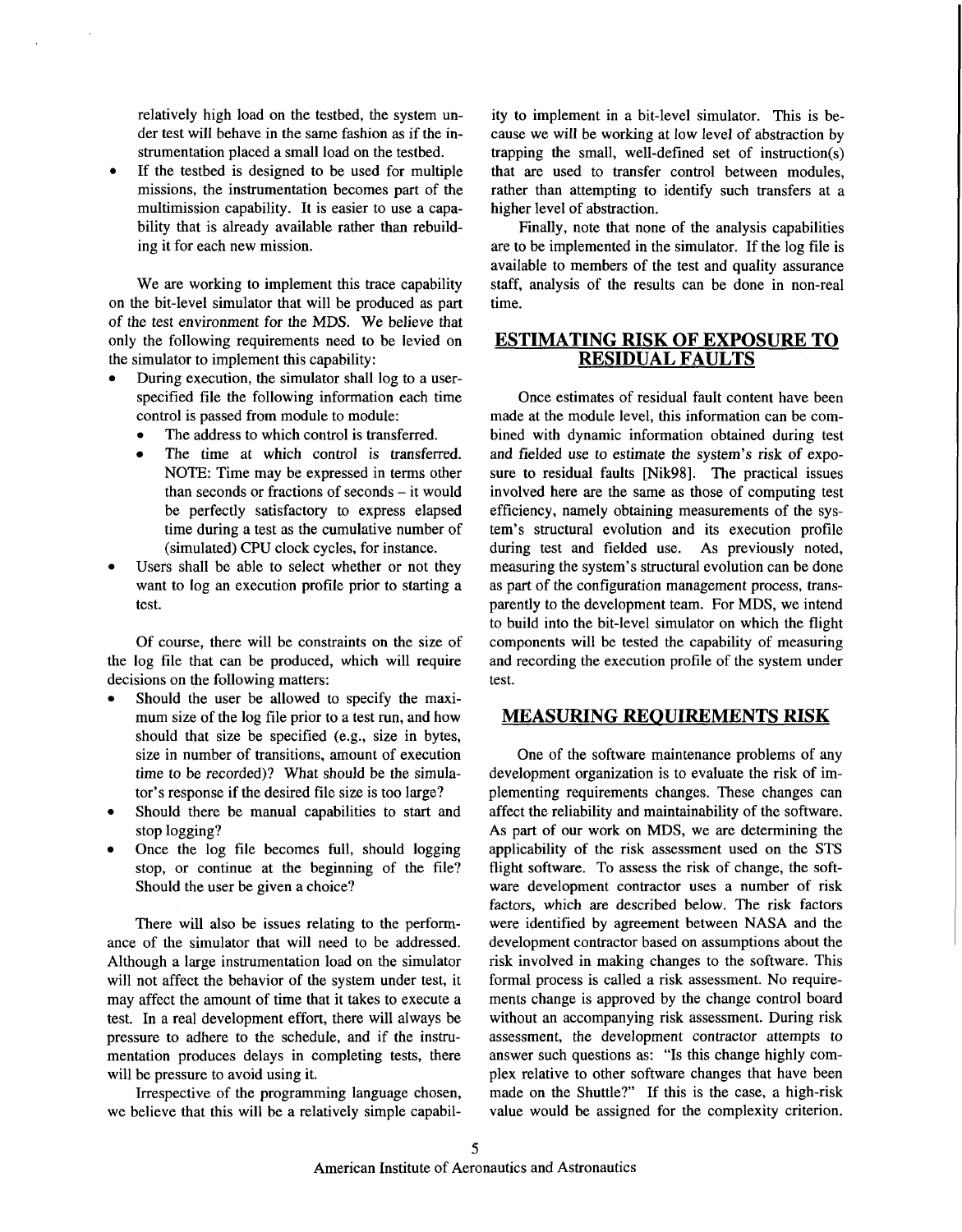To date this *qualitative* risk assessment has proven useful for identifying possible risky requirements changes or, conversely, providing assurance that there are no unacceptable risks in making a change. However, there has been no *quantitative* evaluation to determine whether, for example, high risk factor software was really less reliable and maintainable than low risk factor software. In addition, there is no model for predicting the reliability and maintainability of the software, if the change is implemented. The intent of our work with MDS is to address both of these issues.

We had considered using requirements attributes like completeness, consistency, correctness, etc., as risk factors [Dav90]. While these are useful generic concepts, they are difficult to quantify. Although some of the following risk factors also have qualitative values assigned, there are a number of quantitative factors, and many of the factors deal with the execution behavior of the software (i.e., reliability), which is our research interest.

The following are the definitions of the risk factors, where we have placed the factors into categories and have provided our interpretation of the question the factor is designed to answer. In addition, we added the risk factor *requirements specijications techniques* because we feel that this one could represent the highest reliability risk of all the factors if a technique leads to misunderstanding of the intent of the requirements. If the answer to a yes/no question is "yes", it means this is a high-risk change with respect to the given factor. If the answer to a question that requires an estimate is an anomalous value, it means this is a high-risk change with respect to the given factor.

Complexity Factors

- *0* Qualitative assessment of complexity of change (e.g., very complex) - *Is this change highly complex relative to other software changes that have been made on the Shuttle?*
- Number of modifications or iterations on the proposed change
	- *How many times must the change be modified or presented to the Change Control Board (CCB) before it is approved?*

#### Size Factors

- Number of lines of code affected by the change
	- *How many lines of code must be changed to implement the change?*

Size of data and code areas affected by the change

- *How many bytes of existing data and code are affected by the change?* 

Criticality of Change Factors

Whether the software change is on a nominal or off-nominal program path (i.e., exception condition)

- *Will a change to an off-nominal program path affect the reliability of the software?* 

*0* Operational phases affected (e.g., ascent, orbit, and landing)

- *Will a change to a critical phase of the mission (e.g., ascent and landing) affect the reliability of the software?* 

Locality of Change Factors

The area of the program affected (i.e., critical area such as code for a mission abort sequence)

- *Will the change affect an area of the code that is critical to mission success?* 

Recent changes to the code in the area affected by the requirements change

- *Will successive changes to the code in one area lead to non-maintainable code?* 

New or existing code that is affected

- *Will a change to new code (i.e., a change on top of a change) lead to non-maintainable code?* 

New or existing code that is affected - *Will the change be on a path where only a small number of system or hardware failures would have to occur before the changed code is executed?* 

Requirements Issues and Function Factors

Number and types of other requirements affected by the given requirement change (requirements issues)

- *Are there other requirements that are going to be affected by this change? If so, these requirements will have to be resolved before implementing the given requirement.* 

Possible conflicts among requirements changes (requirements issues)

- *Will this change conflict with other requirements changes (e.g., lead to conflicting operational scenarios)*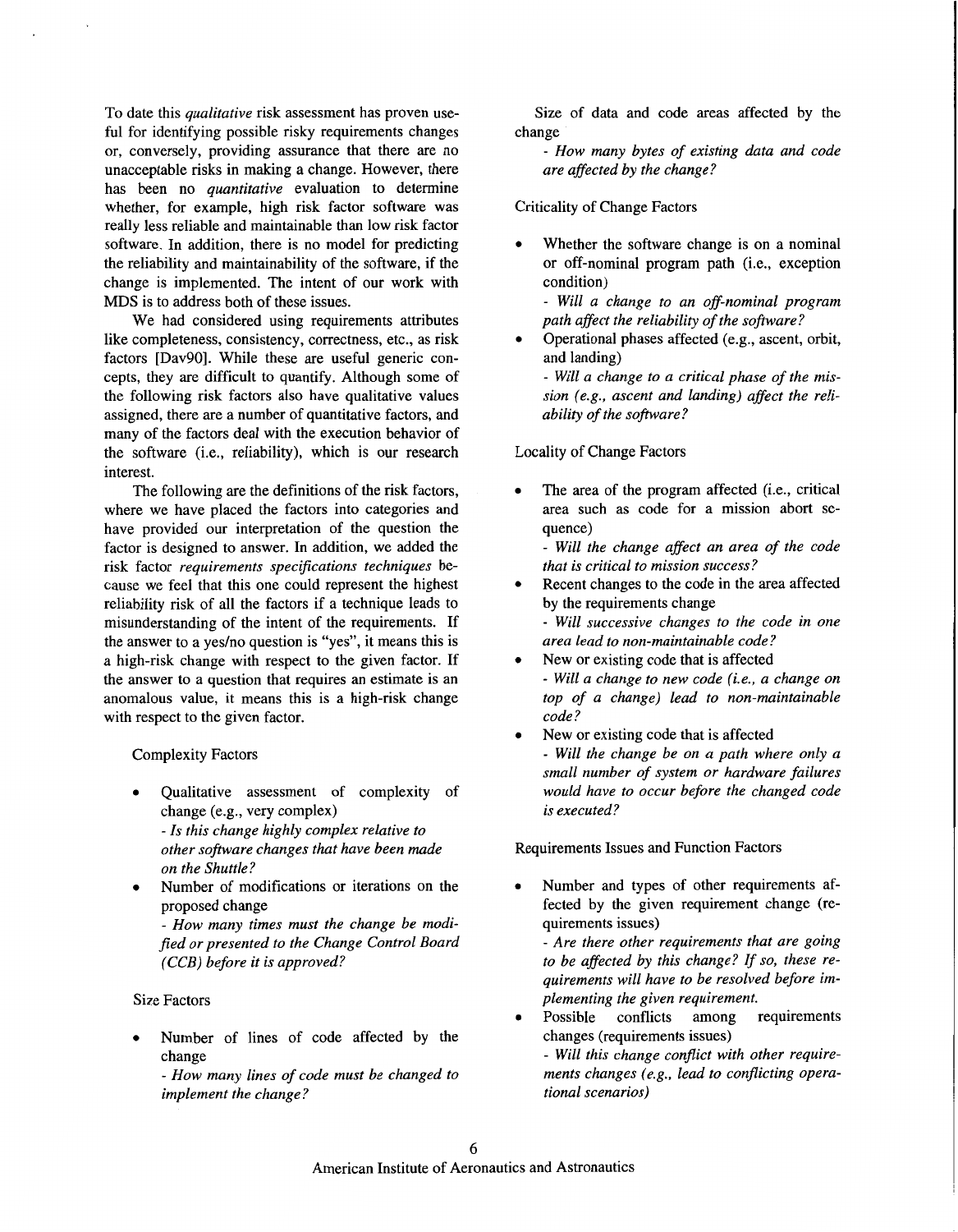Number of principal software functions affected by the change

- *How many major software functions will have to be changed to make the given change?* 

#### Performance Factors

Amount of memory required to implement the change

- *Will the change use memory to the extent that other functions will be not have suficient memory to operate effectively?* 

- *Will the change use CPU cycles to the extent that other functions will not have suficient CPU capacity to operate effectively?* **Effect on CPU performance** 

#### Personnel Resources Factors

- Number of inspections required to approve the change.
- Manpower requirements required to implement the change

- *Will the manpower required to implement the software change be signijicant?* 

Manpower required to verify and validate the correctness of the change

- *Will the manpower required to verify and validate the software change be signijicant?* 

#### Tools Factor

Any software tools creation or modification required to implement the change

- *Will the implementation of the change require the development and testing of new tools?* 

flow diagram, state chart, pseudo code, control diagram). Requirements specifications techniques (e.g.,

- *Will the requirements specijication method be dificult to understand and translate into code* ?

We have access to several sets of data from the Space Shuttle of the following types:

- A. Pre-release and post release failure data from the Space Shuttle from 1983 to the present.
- B. Risk factors for the Shuttle *Three Engine Out Auto Contingency* and *Single Global Positioning System*  software. This software was released to NASA by the developer on 10/18/95 and 3/5/97, respectively.
- **C.** Metrics data for 1400 Shuttle modules, each with 26 metrics.

We will use the Shuttle data to test our hypothesis about the ability of risk factors to discriminate between levels of reliability and complexity, and will work with the MDS to apply our findings. We will also attempt to identify more quantitative risk factors than those given above, based on structural measurements of the UML specifications and designs that will be produced by the MDS. This project provides a rare opportunity to work with the software development team and testers to establish a measurement plan form the inception of a project as opposed to the usual situation of having to intervene in an on-going project. We plan to instrument the software system for obtaining measurements throughout the development and maintenance process.

### **CONCLUSION**

This research is another in the series of our software measurement projects that has included software reliability modeling and prediction, metrics analysis, risk analysis, and maintenance stability analysis [Mun98, Nik98, Sch97, Sch981. We have been involved in the development and application of software reliability models for many years [Sch93, Sch92]. Our models, as is the case in general in software reliability, use failure data as the driver. This approach has the advantage of using a metric that represents the dynamic behavior of the software. However, this data is not available until the test phase. Predictions at this phase are useful but it would be much more useful to predict at an earlier phase – preferably during requirements analysis—when the cost of error correction is relatively low. Thus, there is great interest in the software reliability and metrics field in using static attributes of software in reliability modeling and prediction.

Our earlier work indicates that structural measurements of a software system are strongly related to the system's fault content. The techniques to analyze this information and produce the desired estimates are based on well-understood multivariate analysis techniques, and are appropriate performed by members of a software quality assurance team. The structural measurements required to make these estimates can be easily collected as part of the development process, requiring little or no additional effort on the part of the development staff. Estimates of proportional fault content can be made by using structural information alone. We are currently working with the MDS project at JPL to implement these measurement mechanisms.

The failure and fault information required to calibrate the models, on the other hand, may be more difficult to collect. Modern configuration management and problem reporting systems can automate much of the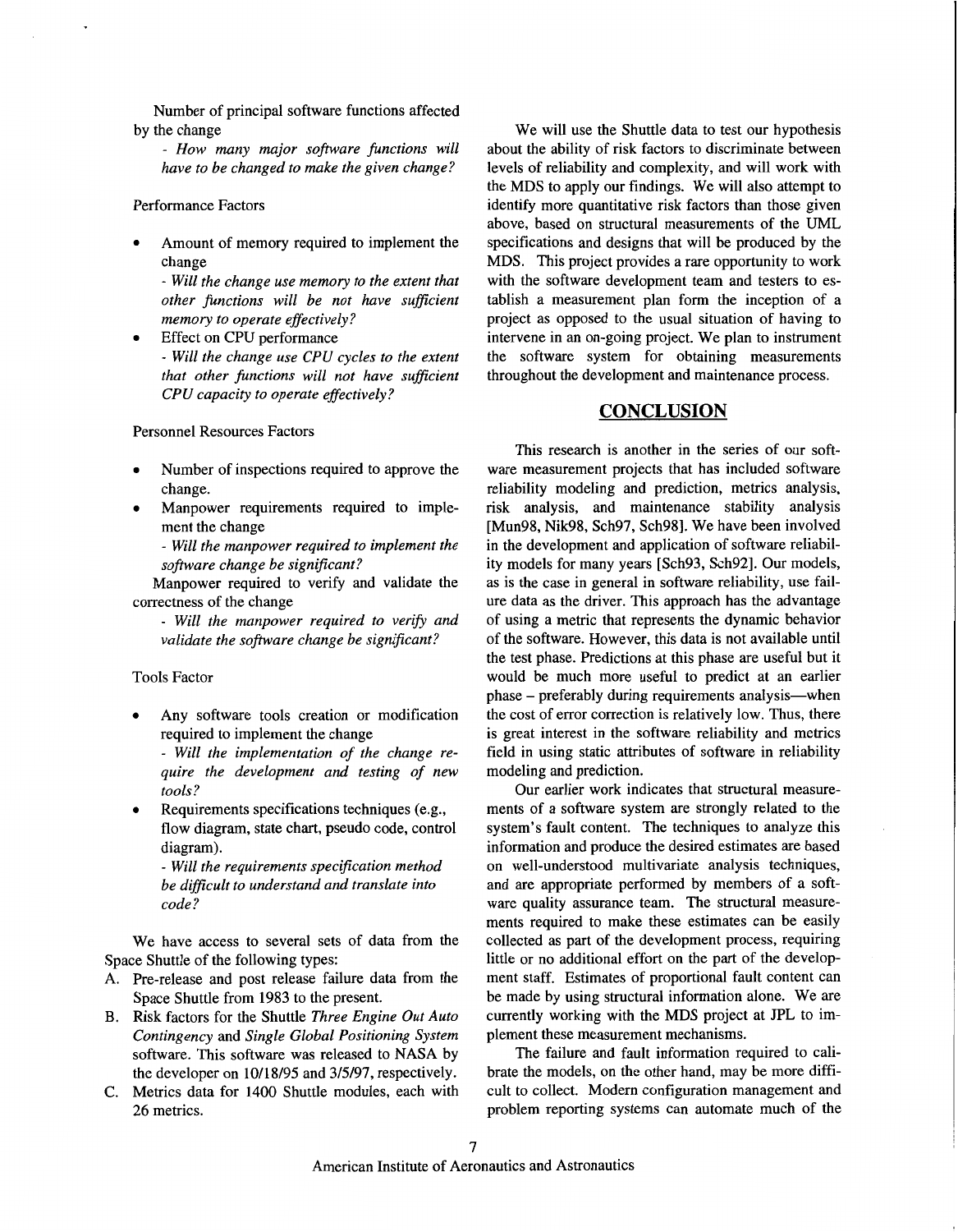data collection process - failure reports can be associated with the files and modules that were changed in response to a failure report. Although this will require developers to provide that information on problem report forms as part of problem identification and repair activity, this does not represent any additional effort in that developers are already required to provide this information.

Identification and counting of the faults, however, is still largely a manual process, as is tracing them back to their points of origin. Although this is work that need not be performed by the development team, resources do need to be allocated to the quality assurance staff members that will perform this type of analysis. Our experience indicates that for a project the size of MDS, roughly one or two additional analysts would have to be added to a development team several dozen strong. As part of our future work, we hope to develop automated techniques for assisting analysts in this area.

#### **ACKNOWLEDGMENTS**

The research described in this paper was carried out at the Jet Propulsion Laboratory, California Institute of Technology. Portions of the work were sponsored by the National Aeronautics and Space Administration's IV&V Facility

### **REFERENCES**

- [Boe81] B. W. Boehm, Software Engineering Economics, Prentice-Hall, Inc., 198 1
- [Dav90] Alan Davis, Software Requirements: Analysis and Specifications, Prentice-Hall, Englewood Cliffs, NJ, 1990
- [Fag761 M. E. Fagan, "Design and Code Inspections to Reduce Errors in Program Development," IBM Systems Journal, Volume 15, Number 3, pp 182-211, 1976
- [Ho197] G. Holzmann, "The Model Checker Spin," IEEE Trans. on Software Engineering, Vol. 23, No. **5,** May 1997, pp. 279-295
- [Mik97] E. Mikk, Y. Lakhnech, and M. Siegel, "Towards Efficient Modelchecking Statecharts: A Statecharts to Promela Compiler," In 3rd International SPIN Workshop, University of Twente, April 97
- [Mun97] J. C. Munson and G. A. Hall, "Estimating Test Effectiveness with Dynamic Complexity Measurement," Empirical Software Engineering Journal. Feb. 1997
- Mun981 J. Munson, A. Nikora, "Estimating Rates of Fault Insertion and Test Effectiveness in Software Svstems", proceedings of the Fourth ISSAT International Conference on Quality and Reliability in Design, Seattle, WA, August 12-14, 1998
- Nik981 A. Nikora, N. Schneidewind, J. Munson, "IV&V Issues in Achieving High Reliability and Safety in Critical Control System Software," JPL D-15740, final report, January 19, 1998
	- Volume 1 "Measuring and Evaluating the Software Maintenance Process and Metrics-Based Quality Control"
	- Volume 2 "Measuring Defect Insertion Rates and Risk of Exposure to Residual Defects in Evolving Software Systems"
	- Volume 3 "Appendices"
- [Nik98a] A. Nikora, J. Munson, "Determining Fault Insertion Rates for Evolving Software Systems", proceedings of the Ninth International Symposium on Software Reliability Engineering, Paderborn, Germany, November 4-7,1998
- [Sch92] Norman F. Schneidewind and T. W. Keller, "Application of Reliability Models to the Space Shuttle", IEEE Software, Vol. 9, NO. **4,** July 1992 pp. 28-33
- [Sch93] Norman F. Schneidewind, "Software Reliability Model with Optimal Selection of Failure Data", IEEE Transactions on Software Engineering, Vol. 19, No. 11, November 1993, pp. 1095-1 104
- [Sch97] Norman F. Schneidewind, "Reliability Modeling for Safety Critical Software", IEEE Transactions on Reliability, March 1997
- [Sch98] Norman F. Schneidewind, "How to Evaluate Legacy System Maintenance", IEEE Software, Vol. 15, No. 4, July/August 1998, pp. 34-42. Also translated into Japanese and reprinted in: Nikkei Computer Books, Nikkei Business Publications, Inc., 2-1-1 Hirakawacho, Chiyoda-Ku, Tokyo 102 Japan, 1998, pp. 232-240